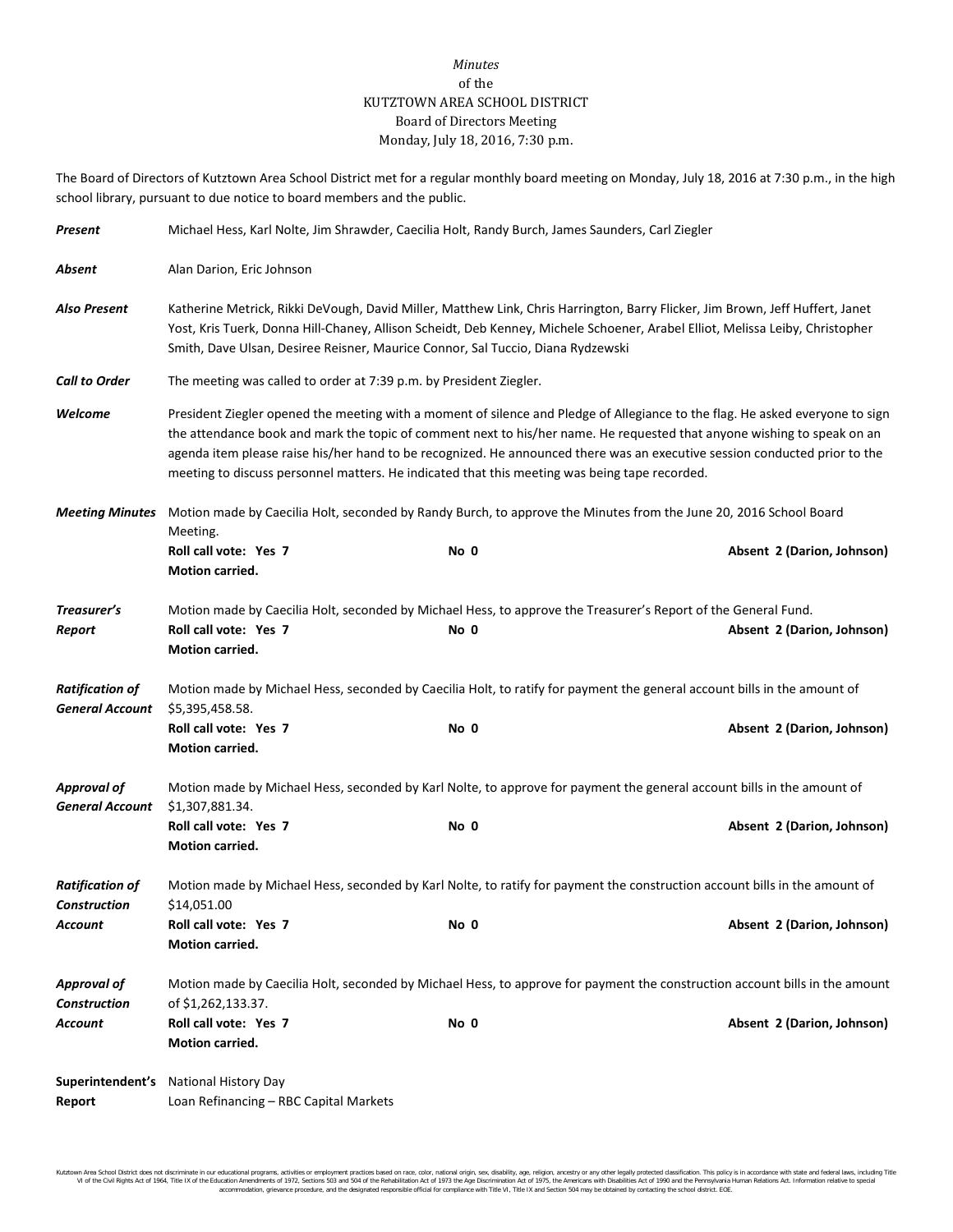|                                                              | Loan Refinancing Motion made by Jim Shrawder, seconded by Randy Burch, to instruct RBC Capital Markets to initiate the process to<br>pursue refinancing options with the additional possibility to include the stadium project.              |                                                                                                                                                                                                                                                                                                                                                                                                                                                                                                                                                                                                                                                                                                                                                                                                                                                                                                                                                                                                                                                                                                                                                                                                                                                                                                                                                                                                                                                                                                                                                                                                                           |                                                                                            |                                                                                                                                                                                 |  |  |  |
|--------------------------------------------------------------|----------------------------------------------------------------------------------------------------------------------------------------------------------------------------------------------------------------------------------------------|---------------------------------------------------------------------------------------------------------------------------------------------------------------------------------------------------------------------------------------------------------------------------------------------------------------------------------------------------------------------------------------------------------------------------------------------------------------------------------------------------------------------------------------------------------------------------------------------------------------------------------------------------------------------------------------------------------------------------------------------------------------------------------------------------------------------------------------------------------------------------------------------------------------------------------------------------------------------------------------------------------------------------------------------------------------------------------------------------------------------------------------------------------------------------------------------------------------------------------------------------------------------------------------------------------------------------------------------------------------------------------------------------------------------------------------------------------------------------------------------------------------------------------------------------------------------------------------------------------------------------|--------------------------------------------------------------------------------------------|---------------------------------------------------------------------------------------------------------------------------------------------------------------------------------|--|--|--|
|                                                              |                                                                                                                                                                                                                                              | Roll call vote: Yes 7                                                                                                                                                                                                                                                                                                                                                                                                                                                                                                                                                                                                                                                                                                                                                                                                                                                                                                                                                                                                                                                                                                                                                                                                                                                                                                                                                                                                                                                                                                                                                                                                     | No 0                                                                                       | Absent 2 (Darion, Johnson)                                                                                                                                                      |  |  |  |
|                                                              | Motion carried.                                                                                                                                                                                                                              |                                                                                                                                                                                                                                                                                                                                                                                                                                                                                                                                                                                                                                                                                                                                                                                                                                                                                                                                                                                                                                                                                                                                                                                                                                                                                                                                                                                                                                                                                                                                                                                                                           |                                                                                            |                                                                                                                                                                                 |  |  |  |
| <b>Board Committee T.C.C.</b>                                |                                                                                                                                                                                                                                              | Mr. Miller reported the committee approved the financial report and reviewed a few housekeeping items.                                                                                                                                                                                                                                                                                                                                                                                                                                                                                                                                                                                                                                                                                                                                                                                                                                                                                                                                                                                                                                                                                                                                                                                                                                                                                                                                                                                                                                                                                                                    |                                                                                            |                                                                                                                                                                                 |  |  |  |
| <b>Reports</b>                                               | <b>PSBA</b>                                                                                                                                                                                                                                  | Mrs. Holt reported there will be a free webinar this Friday regarding the Pennsylvania Budget numbers.                                                                                                                                                                                                                                                                                                                                                                                                                                                                                                                                                                                                                                                                                                                                                                                                                                                                                                                                                                                                                                                                                                                                                                                                                                                                                                                                                                                                                                                                                                                    |                                                                                            |                                                                                                                                                                                 |  |  |  |
|                                                              | <b>BCIU</b>                                                                                                                                                                                                                                  | No report.                                                                                                                                                                                                                                                                                                                                                                                                                                                                                                                                                                                                                                                                                                                                                                                                                                                                                                                                                                                                                                                                                                                                                                                                                                                                                                                                                                                                                                                                                                                                                                                                                |                                                                                            |                                                                                                                                                                                 |  |  |  |
|                                                              | <b>BCTC</b>                                                                                                                                                                                                                                  | No report.                                                                                                                                                                                                                                                                                                                                                                                                                                                                                                                                                                                                                                                                                                                                                                                                                                                                                                                                                                                                                                                                                                                                                                                                                                                                                                                                                                                                                                                                                                                                                                                                                |                                                                                            |                                                                                                                                                                                 |  |  |  |
|                                                              | P&C                                                                                                                                                                                                                                          | Mrs. Holt reported the committee was informed that there were 17 students involved in the internship program in<br>addition to the students interning at Deka, and that arrangements have been made so students in the middle school<br>and high school will be able to eat outside for lunch.                                                                                                                                                                                                                                                                                                                                                                                                                                                                                                                                                                                                                                                                                                                                                                                                                                                                                                                                                                                                                                                                                                                                                                                                                                                                                                                            |                                                                                            |                                                                                                                                                                                 |  |  |  |
|                                                              | ECC                                                                                                                                                                                                                                          | No report.                                                                                                                                                                                                                                                                                                                                                                                                                                                                                                                                                                                                                                                                                                                                                                                                                                                                                                                                                                                                                                                                                                                                                                                                                                                                                                                                                                                                                                                                                                                                                                                                                |                                                                                            |                                                                                                                                                                                 |  |  |  |
|                                                              | Facilities Mr. Burch reported the high school project is in full swing.                                                                                                                                                                      |                                                                                                                                                                                                                                                                                                                                                                                                                                                                                                                                                                                                                                                                                                                                                                                                                                                                                                                                                                                                                                                                                                                                                                                                                                                                                                                                                                                                                                                                                                                                                                                                                           |                                                                                            |                                                                                                                                                                                 |  |  |  |
|                                                              | Student No Report.<br><b>Achievement</b>                                                                                                                                                                                                     |                                                                                                                                                                                                                                                                                                                                                                                                                                                                                                                                                                                                                                                                                                                                                                                                                                                                                                                                                                                                                                                                                                                                                                                                                                                                                                                                                                                                                                                                                                                                                                                                                           |                                                                                            |                                                                                                                                                                                 |  |  |  |
|                                                              | <b>Special</b> No report.<br><b>Education</b>                                                                                                                                                                                                |                                                                                                                                                                                                                                                                                                                                                                                                                                                                                                                                                                                                                                                                                                                                                                                                                                                                                                                                                                                                                                                                                                                                                                                                                                                                                                                                                                                                                                                                                                                                                                                                                           |                                                                                            |                                                                                                                                                                                 |  |  |  |
| Personnel                                                    | 1.<br>2.<br>3.<br>4.<br>5.<br>6.<br>7.<br>8.<br><b>Motion carried.</b>                                                                                                                                                                       | Motion made by Al Darion, seconded by Michael Hess, to approve the following personnel items:<br>The acceptance of the resignation of Elizabeth Rogers as a library aide at the high school, effective June 16, 2016.<br>The approval of Adelaide T. Peters as a social studies teacher at the high school, effective August 22, 2016, at a salary of<br>\$71,153 per Master's +36, Step 6, of the KATA/KASD contract.<br>The approval of Lauren E. Cicale as a school counselor at the high school, effective August 1, 2016, at a salary of \$56,786<br>per Master's, Step 1, of the KATA/KASD contract.<br>The approval of Benjamin E. Hoffman as an art teacher at the high school, effective August 22, 2016, at a salary of \$50,001<br>per Bachelor's, Step 1, of the KATA/KASD contract.<br>The approval of Patricia A. Loch as a substitute paraeducator for the Summer 2016 Extended School Year (ESY) program,<br>effective July 9 through July 28, 2016 at a rate of \$14.00 per hour.<br>The approval of Sandra A. Long as a participant in the Senior Volunteer Tax Exchange Program for the 2016-2017 school<br>year, effective July 19, 2016.<br>The approval of Margarete B. Hottenstein as an Eshelman bus/van driver for the 2016 summer programs, effective June<br>24, 2016.<br>The approval of Elizabeth Wessner as a resource person for Jessica Bing, first grade teacher, for the 2016-2017 school year<br>at a stipend of \$300.<br>Roll call vote: Yes 7<br>No 0<br><b>Absent 2 (Darion, Johnson)</b><br>All Personnel are Approved Pending the District's Receipt of All Mandated Credentials |                                                                                            |                                                                                                                                                                                 |  |  |  |
|                                                              |                                                                                                                                                                                                                                              |                                                                                                                                                                                                                                                                                                                                                                                                                                                                                                                                                                                                                                                                                                                                                                                                                                                                                                                                                                                                                                                                                                                                                                                                                                                                                                                                                                                                                                                                                                                                                                                                                           |                                                                                            |                                                                                                                                                                                 |  |  |  |
| <b>Act 93</b><br>Compensation                                | Motion carried.                                                                                                                                                                                                                              | Roll call vote: Yes 6                                                                                                                                                                                                                                                                                                                                                                                                                                                                                                                                                                                                                                                                                                                                                                                                                                                                                                                                                                                                                                                                                                                                                                                                                                                                                                                                                                                                                                                                                                                                                                                                     | retroactive to July 1, 2016, which includes an increase not to exceed 2.9 percent.<br>No 0 | Motion made by Michael Hess, seconded by Caecilia Holt, to approve the Act 93 salary increases for the 2016-2017 school year,<br>N/A 1 (Shrawder)<br>Absent 2 (Darion, Johnson) |  |  |  |
| <b>Termination of</b><br><b>Revenue-Sharing</b><br>Agreement | Motion made by Caecilia Holt, seconded by Michael Hess, to accept the termination of the revenue-sharing agreement<br>between Harrington Education Associates, LLC and the Kutztown Area School District, effective the close of business on |                                                                                                                                                                                                                                                                                                                                                                                                                                                                                                                                                                                                                                                                                                                                                                                                                                                                                                                                                                                                                                                                                                                                                                                                                                                                                                                                                                                                                                                                                                                                                                                                                           |                                                                                            |                                                                                                                                                                                 |  |  |  |
|                                                              | July 31, 2016.<br>Motion carried.                                                                                                                                                                                                            | Roll call vote: Yes 7                                                                                                                                                                                                                                                                                                                                                                                                                                                                                                                                                                                                                                                                                                                                                                                                                                                                                                                                                                                                                                                                                                                                                                                                                                                                                                                                                                                                                                                                                                                                                                                                     | No 0                                                                                       | Absent 2 (Darion, Johnson)                                                                                                                                                      |  |  |  |

Kutztown Area School District does not discriminate in our educational programs, activities or employment practices based on race, color, national origin, sex, disability, age, religion, ancestry or any other legally prot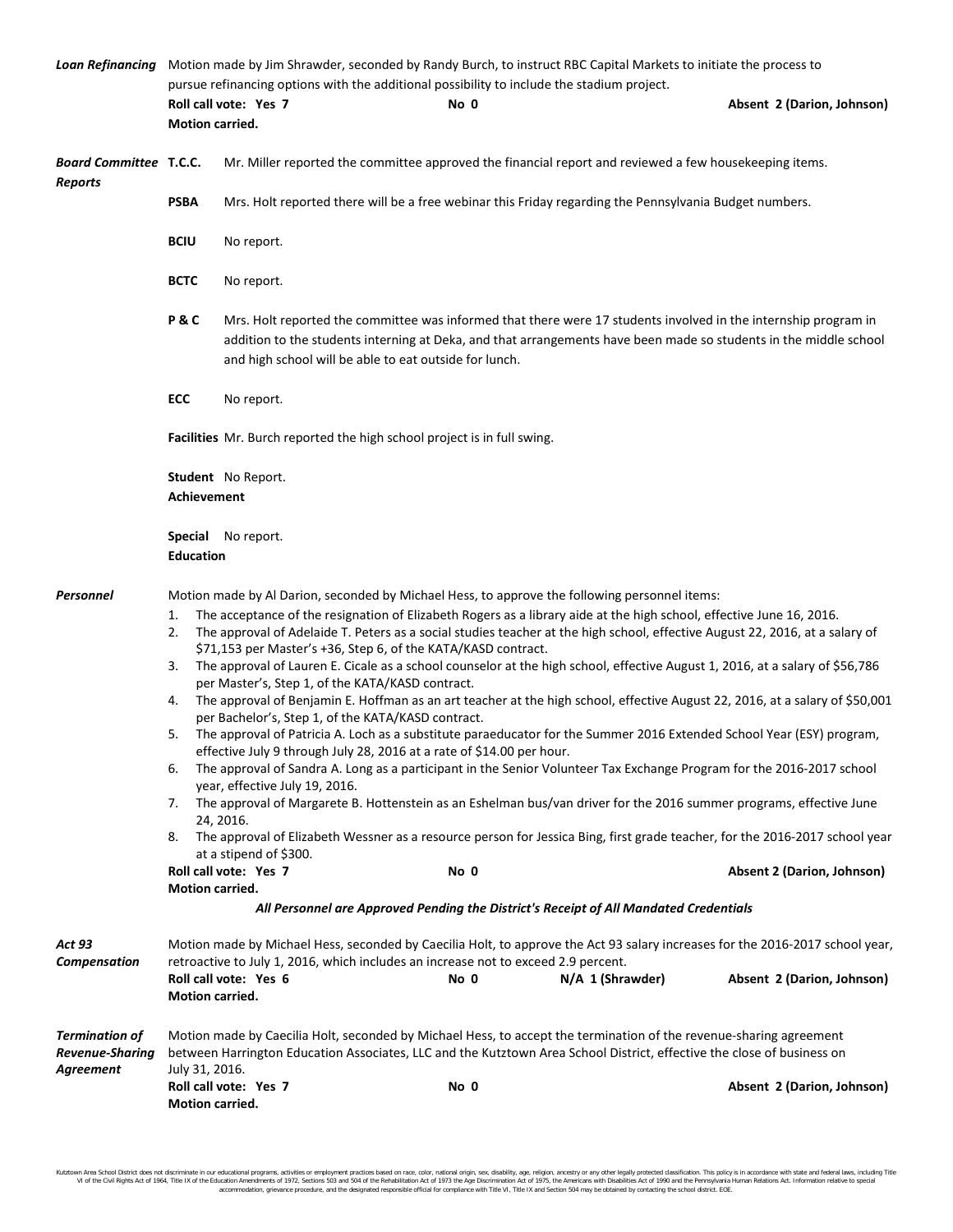| <b>School-Based</b><br><b>Access Program</b> | Motion made by Caecilia Holt, seconded by Randy Burch, to approve the Pennsylvania School-Based ACCESS Program (SBAP)<br>Local Education Agreement to Participate for the 2016-2017 school year per the attached.                                                                                                              |                 |                |                            |  |  |  |
|----------------------------------------------|--------------------------------------------------------------------------------------------------------------------------------------------------------------------------------------------------------------------------------------------------------------------------------------------------------------------------------|-----------------|----------------|----------------------------|--|--|--|
|                                              | Roll call vote: Yes 7<br>Motion carried.                                                                                                                                                                                                                                                                                       | No 0            |                | Absent 2 (Darion, Johnson) |  |  |  |
| <b>Services</b><br>Agreement                 | Motion made by Michael Hess, seconded by Caecilia Holt, to approve the agreement with Service Access and Management<br>(SAM), Inc. to provide services to district students, effective July 1, 2016 through June 30, 2017.                                                                                                     |                 |                |                            |  |  |  |
|                                              | Roll call vote: Yes 7<br>Motion carried.                                                                                                                                                                                                                                                                                       | No 0            |                | Absent 2 (Darion, Johnson) |  |  |  |
| <b>SOS Agreement</b>                         | Motion made by Randy Burch, seconded by Karl Nolte, to approve the agreement with SOS to contract the services of Barbara<br>L. Richard for the 2016-2017 school year, effective July 1, 2016 through June 30, 2017, at a rate of \$50 .00 per hour not to<br>exceed \$15,000.                                                 |                 |                |                            |  |  |  |
|                                              | Roll call vote: Yes 6<br>Motion carried.                                                                                                                                                                                                                                                                                       | No 0            | $N/A$ 1 (Hess) | Absent 2 (Darion, Johnson) |  |  |  |
| Services                                     | SOS Support Staff Motion made by Karl Nolte, seconded by Michael Hess, to approve the agreement with SOS to contract the services of a van<br>driver at a cost not to exceed \$21,231 and a custodian at a cost not to exceed \$26,385.                                                                                        |                 |                |                            |  |  |  |
|                                              | Roll call vote: Yes 7<br>Motion carried.                                                                                                                                                                                                                                                                                       | No 0            |                | Absent 2 (Darion, Johnson) |  |  |  |
| <b>Of Stadium</b>                            | Conceptual Design Motion made by Karl Nolte, seconded by Caecilia Holt, to approve the agreement with AEM Architects to produce a Conceptual<br>Design of the Athletic Field Improvement at Kutztown High School at a cost of \$10,000.                                                                                        |                 |                |                            |  |  |  |
|                                              | Motion made by Jim Saunders, seconded by Caecilia Holt, to amend the motion to specify a \$1 million cost to the Athletic Field<br>Improvement.                                                                                                                                                                                |                 |                |                            |  |  |  |
|                                              | Roll call vote: Yes 6<br>Motion carried.                                                                                                                                                                                                                                                                                       | No 1 (Saunders) |                | Absent 2 (Darion, Johnson) |  |  |  |
|                                              | Motion made by Karl Nolte, seconded by Caecilia Holt, to approve the agreement with AEM Architects to produce a \$1 million<br>Conceptual Design of the Athletic Field Improvement at Kutztown High School at a cost of \$10,000.                                                                                              |                 |                |                            |  |  |  |
|                                              | Roll call vote: Yes 6<br>Motion carried.                                                                                                                                                                                                                                                                                       | No 1 (Saunders) |                | Absent 2 (Darion, Johnson) |  |  |  |
| <b>Locks for MS</b><br><b>Lockers</b>        | Motion made by Michael Hess, seconded by Caecilia Holt, to approve the purchase of 500 padlocks from Products at a cost of<br>\$2,395 for lockers at the middle school.                                                                                                                                                        |                 |                |                            |  |  |  |
|                                              | Roll call vote: Yes 7<br>Motion carried.                                                                                                                                                                                                                                                                                       | No 0            |                | Absent 2 (Darion, Johnson) |  |  |  |
| Liability<br>Of Insurance                    | Motion made by Caecilia Holt, seconded by Randy Burch, to approve the renewal of the liability insurance package with<br>Pennsylvania School Board Association (PSBA) for a one-year agreement beginning July 1, 2016 at a cost of \$96,712.<br>Roll call vote: Yes 7<br>Absent 2 (Darion, Johnson)<br>No 0<br>Motion carried. |                 |                |                            |  |  |  |
| <b>Microsoft</b><br><b>Enrollment</b>        | Motion made by Caecilia Holt, seconded by Michael Hess, to approve the proposed 3-year Microsoft Enrollment for Education<br>Solutions agreement with the Lancaster-Lebanon Intermediate Unit 13 with annual costs associated with the licensing of the<br>software as follows:                                                |                 |                |                            |  |  |  |
|                                              | Year 1 (2016-17) - \$17,478.03<br>Year 1 (2016-17) - \$17,478.03 (estimated)<br>Year 1 (2016-17) - \$17,478.03 (estimated)                                                                                                                                                                                                     |                 |                |                            |  |  |  |
|                                              | Roll call vote: Yes 7<br>Motion carried.                                                                                                                                                                                                                                                                                       | No 0            |                | Absent 2 (Darion, Johnson) |  |  |  |
| <b>PSBA Voting</b><br><b>Delegates</b>       | Motion made by Karl Nolte, seconded by Michael Hess, to appoint Caecilia Holt and Alan Darion as<br>voting delegates to participate in the PSBA Delegate Assembly to be held the afternoon of Saturday, October 15, 2016.<br>Roll call vote: Yes 7<br>Motion carried.                                                          | No 0            |                | Absent 2 (Darion, Johnson) |  |  |  |
| Conference<br>Request                        | Motion made by Michael Hess, seconded by Caecilia Holt, seconded by Al Darion, to approve employee #1723 to attend the<br>Advanced Placement (SP) Physics: Summer Institute (SPA) to be held August 1-4, 2016 in Norristown, PA, at a cost of \$1,564.68.<br>Roll call vote: Yes 7<br>Motion carried.                          | No 0            |                | Absent 2 (Darion, Johnson) |  |  |  |

Kutztown Area School District does not discriminate in our educational programs, activities or employment practices based on race, color, national origin, sex, disability, age, religion, ancestry or any other legally prot